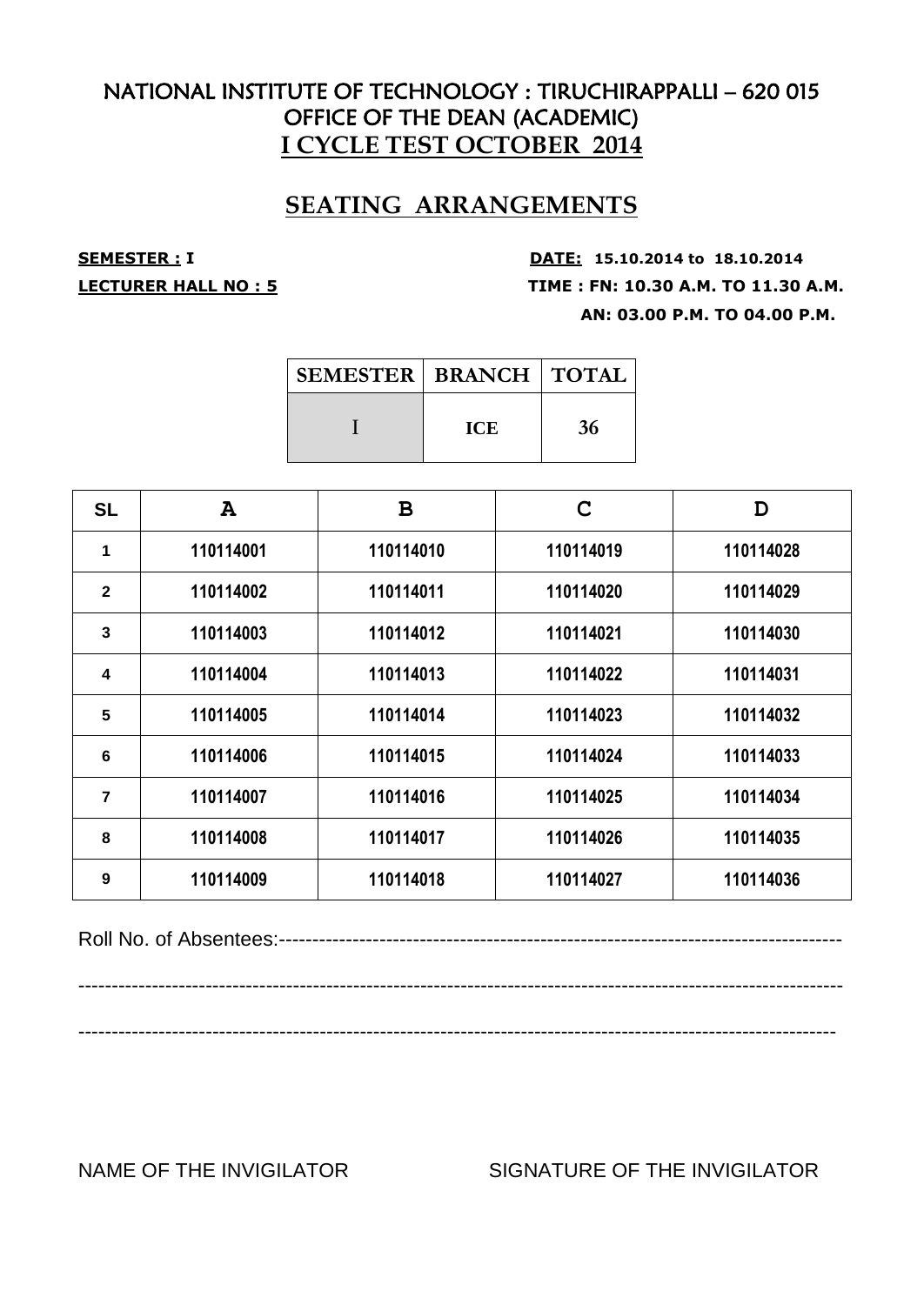## **SEATING ARRANGEMENTS**

**SEMESTER : <sup>I</sup> DATE: 15.10.2014 to 18.10.2014 LECTURER HALL NO : 6 TIME : FN: 10.30 A.M. TO 11.30 A.M. AN: 3.00 P.M. TO 4.00 P.M.**

| <b>SEMESTER   BRANCH   TOTAL</b> |            |    |
|----------------------------------|------------|----|
|                                  | <b>ICE</b> | 36 |

| <b>SL</b>       | $\mathbf{A}$ | B         | C         | D         |
|-----------------|--------------|-----------|-----------|-----------|
| 1               | 110114037    | 110114046 | 110114055 | 110114064 |
| $\overline{2}$  | 110114038    | 110114047 | 110114056 | 110114065 |
| 3               | 110114039    | 110114048 | 110114057 | 110114066 |
| 4               | 110114040    | 110114049 | 110114058 | 110114067 |
| 5               | 110114041    | 110114050 | 110114059 | 110114068 |
| $6\phantom{1}6$ | 110114042    | 110114051 | 110114060 | 110114069 |
| 7               | 110114043    | 110114052 | 110114061 | 110114070 |
| 8               | 110114044    | 110114053 | 110114062 | 110114071 |
| 9               | 110114045    | 110114054 | 110114063 | 110114072 |

Roll No. of Absentees:------------------------------------------------------------------------------------

------------------------------------------------------------------------------------------------------------------

-----------------------------------------------------------------------------------------------------------------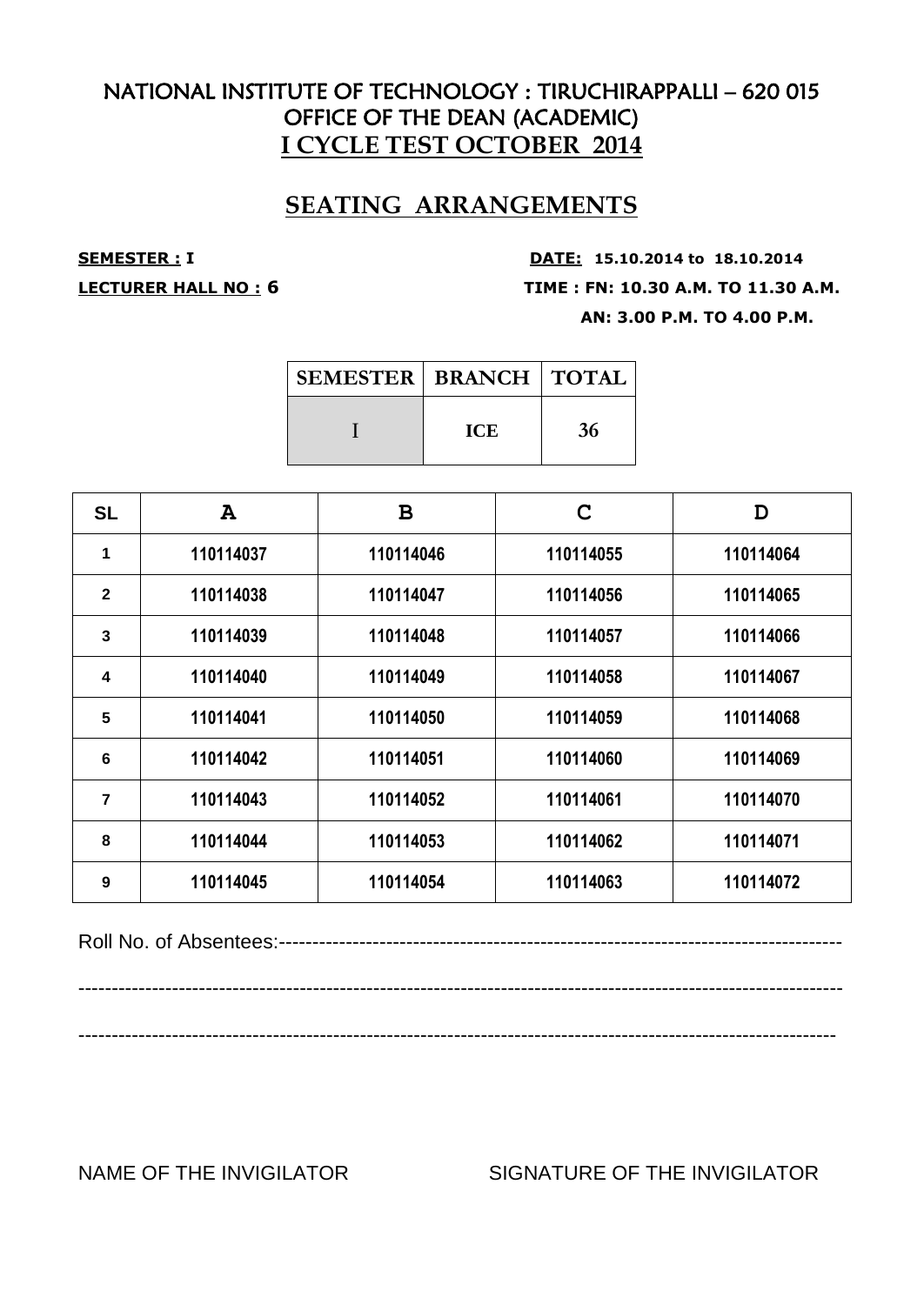## **SEATING ARRANGEMENTS**

**SEMESTER : <sup>I</sup> DATE: 15.10.2014 to 18.10.2014 LECTURER HALL NO : 7 TIME : FN: 10.30 A.M. TO 11.30 A.M. AN: 3.00 P.M. TO 4.00 P.M.**

| <b>SEMESTER   BRANCH   TOTAL</b> |            |    |
|----------------------------------|------------|----|
|                                  | <b>ICE</b> | 36 |

| <b>SL</b>               | $\mathbf{A}$ | B         | C         | D |
|-------------------------|--------------|-----------|-----------|---|
| 1                       | 110114073    | 110114082 | 110114091 |   |
| $\mathbf{2}$            | 110114074    | 110114083 | 110114092 |   |
| $\mathbf{3}$            | 110114075    | 110114084 | 110114093 |   |
| $\overline{\mathbf{4}}$ | 110114076    | 110114085 | 110114094 |   |
| 5                       | 110114077    | 110114086 | 110114095 |   |
| 6                       | 110114078    | 110114087 | 110114096 |   |
| $\overline{7}$          | 110114079    | 110114088 | 110114097 |   |
| 8                       | 110114080    | 110114089 | 110114098 |   |
| 9                       | 110114081    | 110114090 |           |   |

Roll No. of Absentees:------------------------------------------------------------------------------------

------------------------------------------------------------------------------------------------------------------

-----------------------------------------------------------------------------------------------------------------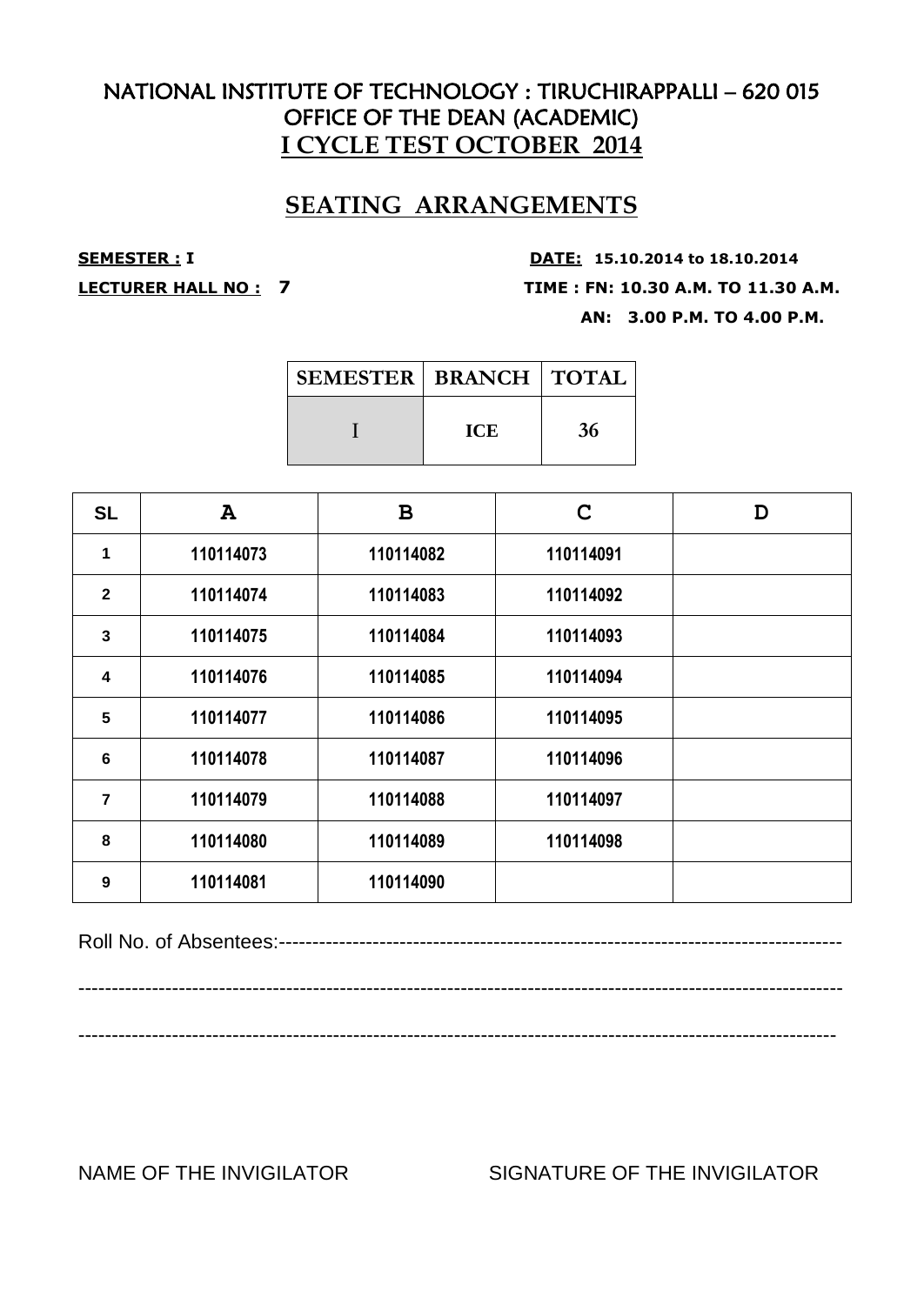## **SEATING ARRANGEMENTS**

**SEMESTER : <sup>I</sup> DATE: 15.10.2014 to 18.10.2014 LECTURER HALL NO : 108 TIME : FN: 10.30 A.M. TO 11.30 A.M. AN: 3.00 P.M. TO 4.00 P.M.**

| <b>SEMESTER   BRANCH   TOTAL  </b> |     |    |
|------------------------------------|-----|----|
|                                    | ECE | 36 |

| <b>SL</b>    | $\mathbf{A}$ | B         | C         | D         |
|--------------|--------------|-----------|-----------|-----------|
| 1            | 108114001    | 108114010 | 108114019 | 108114028 |
| $\mathbf{2}$ | 108114002    | 108114011 | 108114020 | 108114029 |
| 3            | 108114003    | 108114012 | 108114021 | 108114030 |
| 4            | 108114004    | 108114013 | 108114022 | 108114031 |
| 5            | 108114005    | 108114014 | 108114023 | 108114032 |
| 6            | 108114006    | 108114015 | 108114024 | 108114033 |
| 7            | 108114007    | 108114016 | 108114025 | 108114034 |
| 8            | 108114008    | 108114017 | 108114026 | 108114035 |
| 9            | 108114009    | 108114018 | 108114027 | 108114036 |

Roll No. of Absentees:------------------------------------------------------------------------------------

------------------------------------------------------------------------------------------------------------------

-----------------------------------------------------------------------------------------------------------------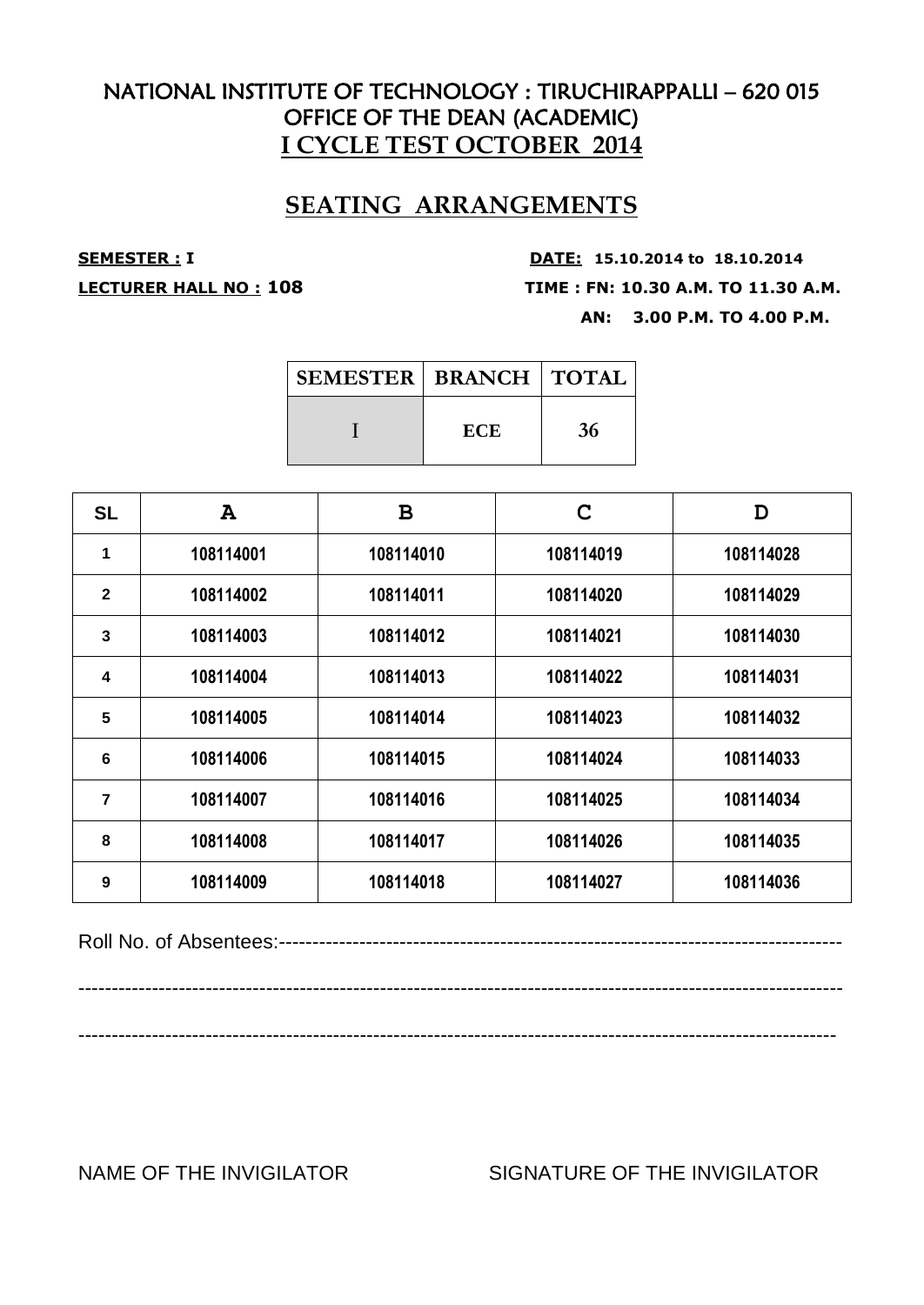## **SEATING ARRANGEMENTS**

**SEMESTER : <sup>I</sup> DATE: 15.10.2014 to 18.10.2014 LECTURER HALL NO : 110 TIME : FN: 10.30 A.M. TO 11.30 A.M. AN: 3.00 P.M. TO 4.00 P.M.**

| <b>SEMESTER   BRANCH   TOTAL</b> |            |    |
|----------------------------------|------------|----|
|                                  | <b>ECE</b> | 36 |

| <b>SL</b>    | $\mathbf{A}$ | B         | C         | D         |
|--------------|--------------|-----------|-----------|-----------|
| 1            | 108114037    | 108114046 | 108114055 | 108114064 |
| $\mathbf{2}$ | 108114038    | 108114047 | 108114056 | 108114065 |
| 3            | 108114039    | 108114048 | 108114057 | 108114066 |
| 4            | 108114040    | 108114049 | 108114058 | 108114067 |
| 5            | 108114041    | 108114050 | 108114059 | 108114068 |
| 6            | 108114042    | 108114051 | 108114060 | 108114069 |
| 7            | 108114043    | 108114052 | 108114061 | 108114070 |
| 8            | 108114044    | 108114053 | 108114062 | 108114071 |
| 9            | 108114045    | 108114054 | 108114063 | 108114072 |

Roll No. of Absentees:------------------------------------------------------------------------------------

------------------------------------------------------------------------------------------------------------------

-------------------------------------------------------------------------------------------- --------------------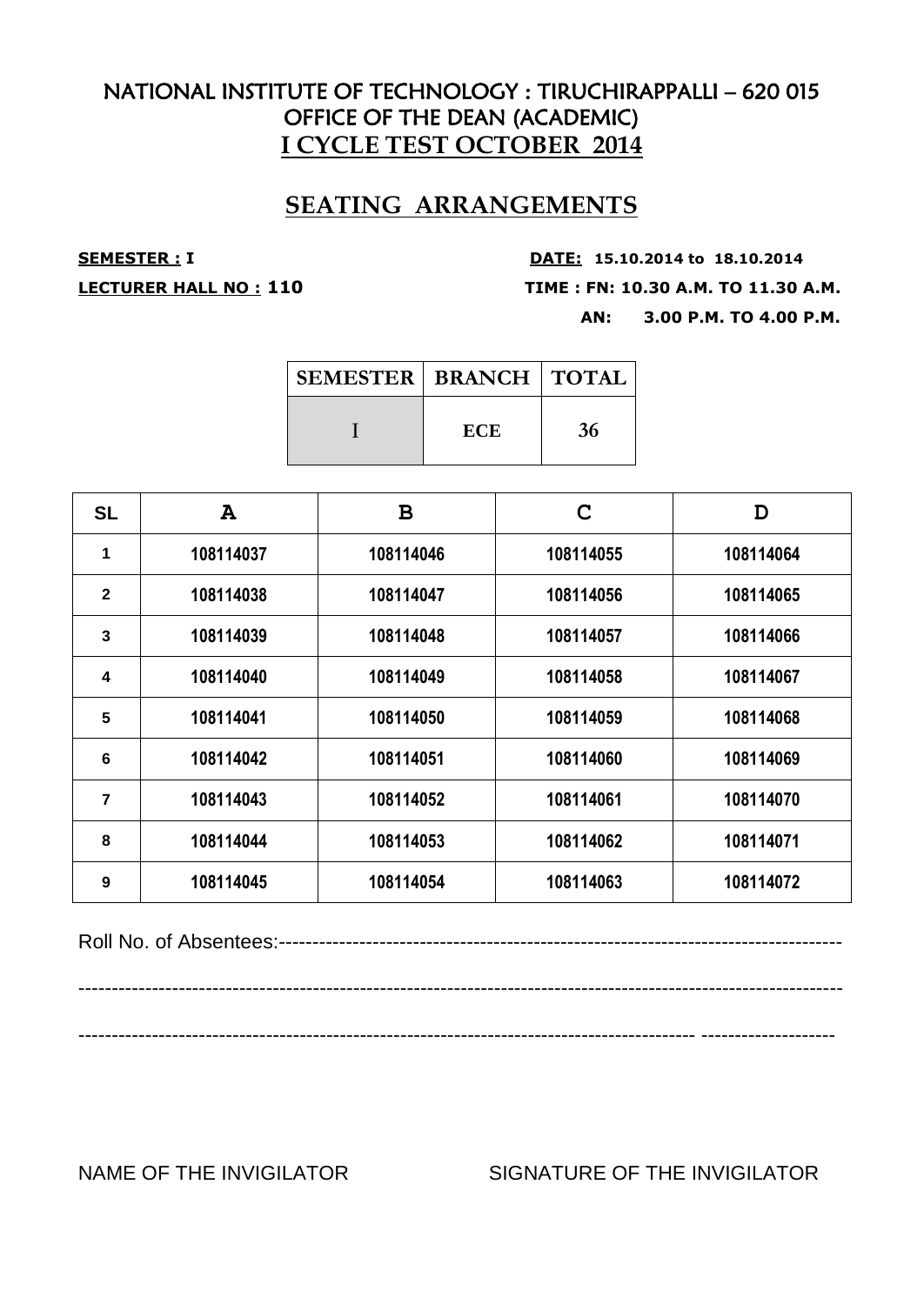## **SEATING ARRANGEMENTS**

**SEMESTER : <sup>I</sup> DATE: 15.10.2014 to 18.10.2014 LECTURER HALL NO : 111 TIME : FN: 10.30 A.M. TO 11.30 A.M. AN: 3.00 P.M. TO 4.00 P.M.**

| <b>SEMESTER   BRANCH   TOTAL  </b> |     |    |
|------------------------------------|-----|----|
|                                    | ECE | 36 |

| <b>SL</b>      | $\mathbf{A}$ | B         | C         | D         |
|----------------|--------------|-----------|-----------|-----------|
| 1              | 108114073    | 108114082 | 108114091 | 108114100 |
| $\overline{2}$ | 108114074    | 108114083 | 108114092 | 108114101 |
| 3              | 108114075    | 108114084 | 108114093 | 108114102 |
| 4              | 108114076    | 108114085 | 108114094 | 108114103 |
| 5              | 108114077    | 108114086 | 108114095 | 108114104 |
| 6              | 108114078    | 108114087 | 108114096 | 108114105 |
| 7              | 108114079    | 108114088 | 108114097 |           |
| 8              | 108114080    | 108114089 | 108114098 |           |
| 9              | 108114081    | 108114090 | 108114099 |           |

Roll No. of Absentees:------------------------------------------------------------------------------------

------------------------------------------------------------------------------------------------------------------

-----------------------------------------------------------------------------------------------------------------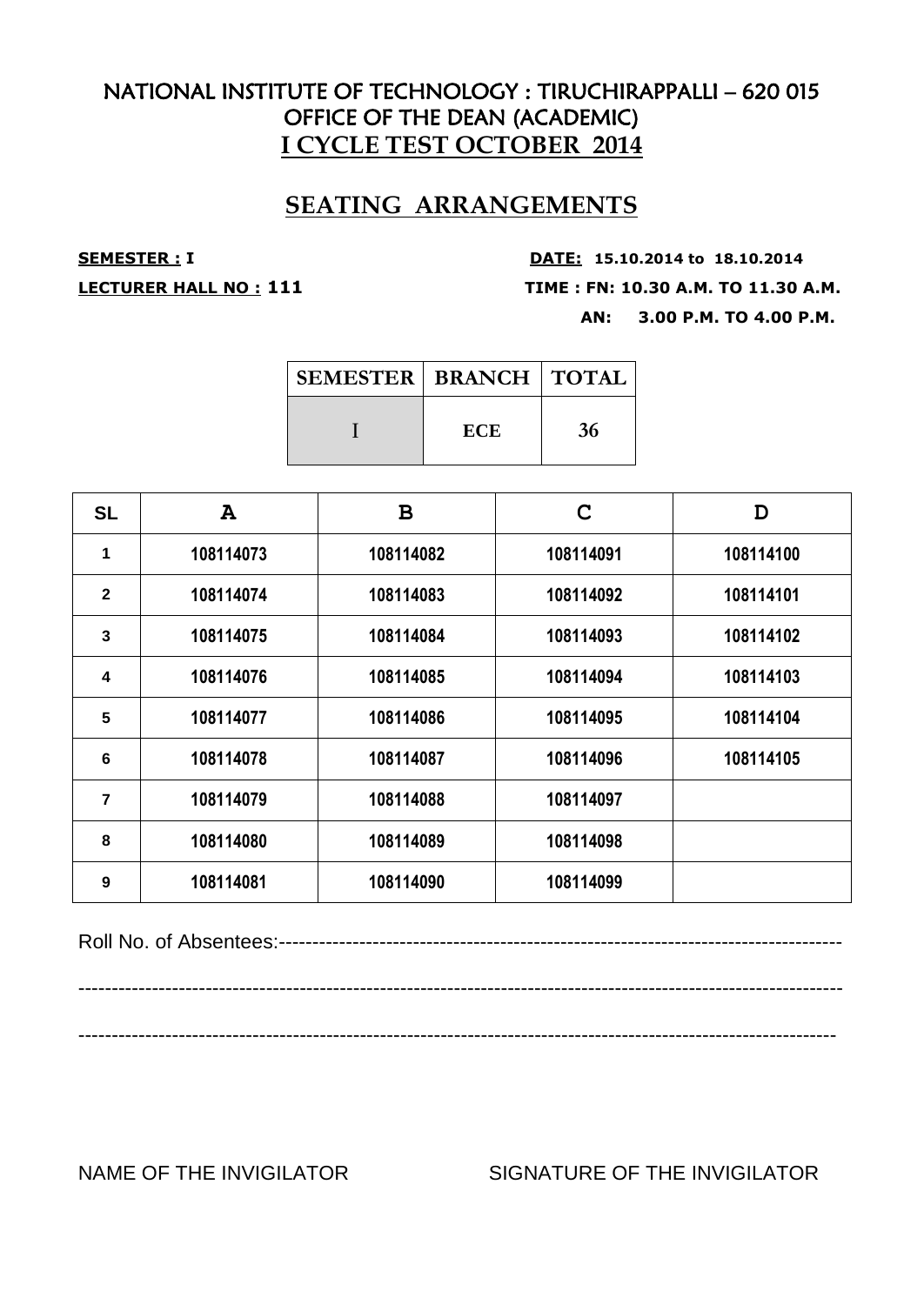## **SEATING ARRANGEMENTS**

**SEMESTER : <sup>I</sup> DATE: 15.10.2014 to 18.10.2014 LECTURER HALL NO : 112 TIME : FN: 10.30 A.M. TO 11.30 A.M. AN: 3.00 P.M. TO 4.00 P.M.**

| <b>SEMESTER   BRANCH   TOTAL  </b> |     |    |
|------------------------------------|-----|----|
|                                    | EEE | 36 |

| <b>SL</b>    | $\mathbf{A}$ | B         | C         | D         |
|--------------|--------------|-----------|-----------|-----------|
| 1            | 107114001    | 107114010 | 107114019 | 107114028 |
| $\mathbf{2}$ | 107114002    | 107114011 | 107114020 | 107114029 |
| 3            | 107114003    | 107114012 | 107114021 | 107114030 |
| 4            | 107114004    | 107114013 | 107114022 | 107114031 |
| 5            | 107114005    | 107114014 | 107114023 | 107114032 |
| 6            | 107114006    | 107114015 | 107114024 | 107114033 |
| 7            | 107114007    | 107114016 | 107114025 | 107114034 |
| 8            | 107114008    | 107114017 | 107114026 | 107114035 |
| 9            | 107114009    | 107114018 | 107114027 | 107114036 |

Roll No. of Absentees:------------------------------------------------------------------------------------

------------------------------------------------------------------------------------------------------------------

-----------------------------------------------------------------------------------------------------------------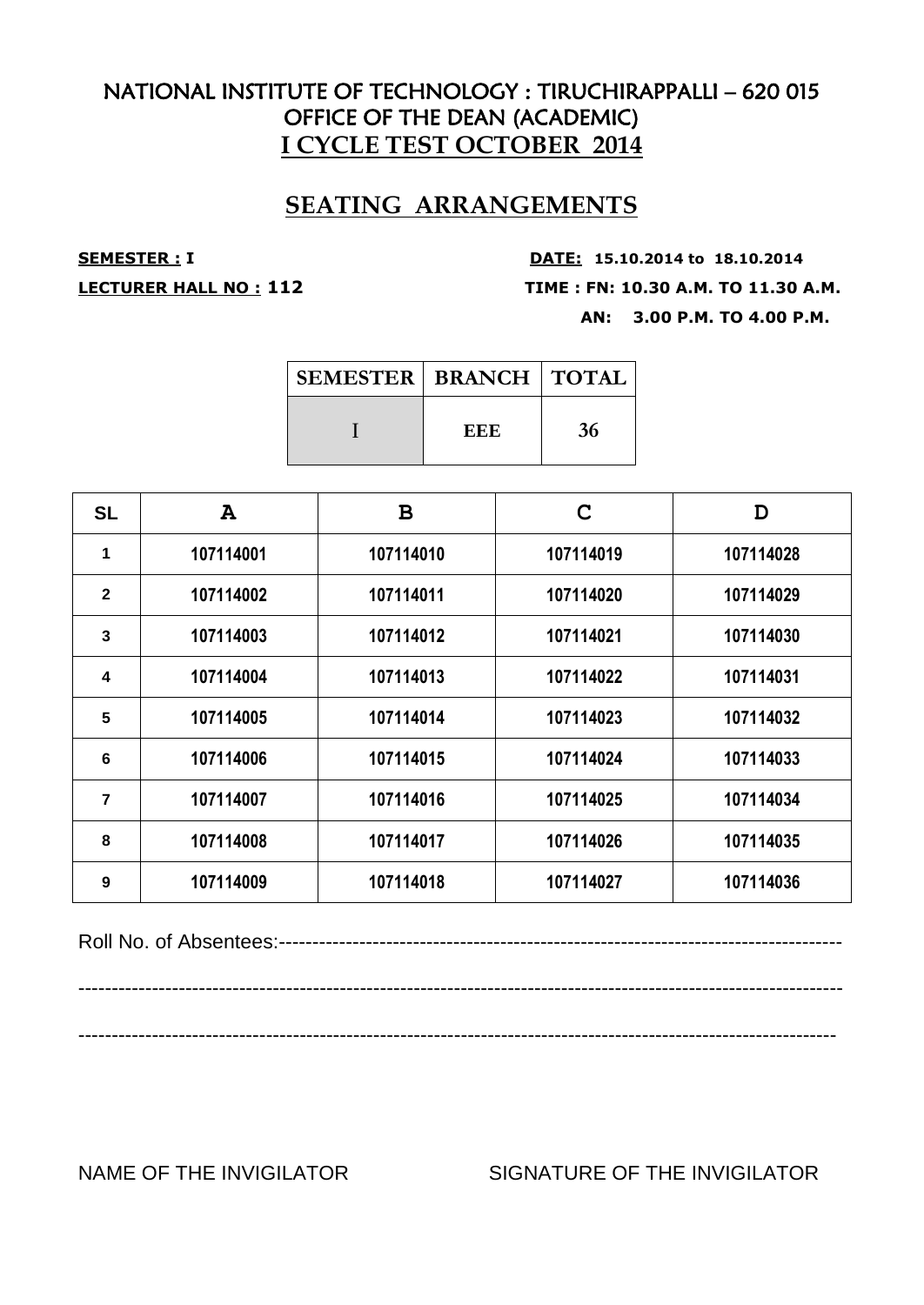## **SEATING ARRANGEMENTS**

**SEMESTER : <sup>I</sup> DATE: 15.10.2014 to 18.10.2014 LECTURER HALL NO : 113 TIME : FN: 10.30 A.M. TO 11.30 A.M. AN: 3.00 P.M. TO 4.00 P.M.**

| <b>SEMESTER   BRANCH   TOTAL</b> |     |    |
|----------------------------------|-----|----|
|                                  | EEE | 36 |

| <b>SL</b>      | $\mathbf{A}$ | B         | C         | D         |
|----------------|--------------|-----------|-----------|-----------|
| 1              | 107114037    | 107114046 | 107114055 | 107114064 |
| $\overline{2}$ | 107114038    | 107114047 | 107114056 | 107114065 |
| $\overline{3}$ | 107114039    | 107114048 | 107114057 | 107114066 |
| 4              | 107114040    | 107114049 | 107114058 | 107114067 |
| 5              | 107114041    | 107114050 | 107114059 | 107114068 |
| 6              | 107114042    | 107114051 | 107114060 | 107114069 |
| 7              | 107114043    | 107114052 | 107114061 | 107114070 |
| 8              | 107114044    | 107114053 | 107114062 | 107114071 |
| 9              | 107114045    | 107114054 | 107114063 | 107114072 |

Roll No. of Absentees:------------------------------------------------------------------------------------

------------------------------------------------------------------------------------------------------------------

-----------------------------------------------------------------------------------------------------------------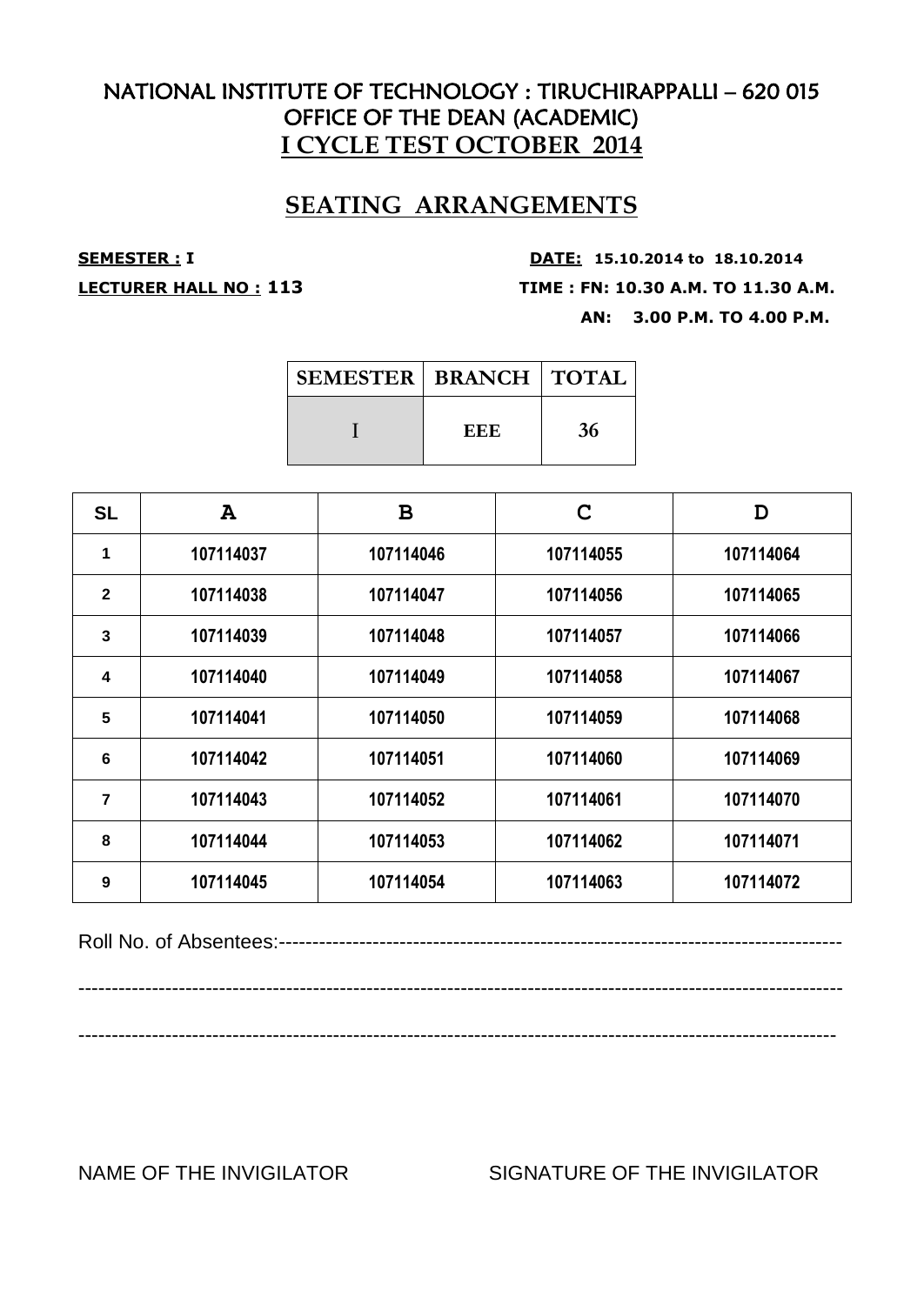## **SEATING ARRANGEMENTS**

**SEMESTER : <sup>I</sup> DATE: 15.10.2014 to 18.10.2014 LECTURER HALL NO : 114 TIME : FN: 10.30 A.M. TO 11.30 A.M. AN: 3.00 P.M. TO 4.00 P.M.**

| <b>SEMESTER   BRANCH   TOTAL  </b> |     |    |
|------------------------------------|-----|----|
|                                    | EEE | 36 |

| <b>SL</b>    | $\mathbf{A}$ | B         | C         | D         |
|--------------|--------------|-----------|-----------|-----------|
| 1            | 107114073    | 107114082 | 107114091 | 107112100 |
| $\mathbf{2}$ | 107114074    | 107114083 | 107114092 | 107112101 |
| 3            | 107114075    | 107114084 | 107114093 | 107112102 |
| 4            | 107114076    | 107114085 | 107114094 | 107112103 |
| 5            | 107114077    | 107114086 | 107114095 | 107112104 |
| 6            | 107114078    | 107114087 | 107114096 |           |
| 7            | 107114079    | 107114088 | 107114097 |           |
| 8            | 107114080    | 107114089 | 107114098 |           |
| 9            | 107114081    | 107114090 | 107114099 |           |

Roll No. of Absentees:------------------------------------------------------------------------------------

------------------------------------------------------------------------------------------------------------------

-----------------------------------------------------------------------------------------------------------------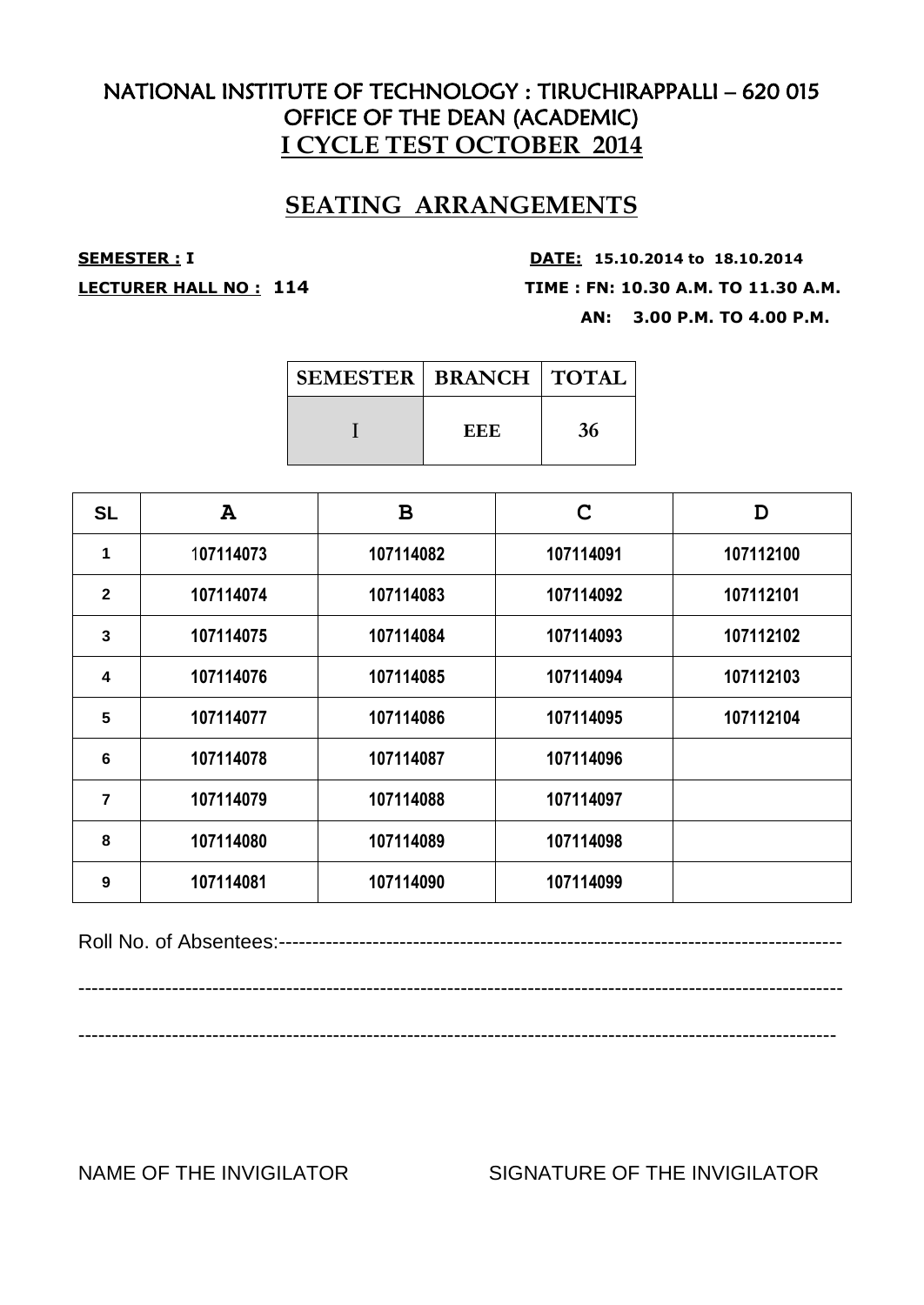## **SEATING ARRANGEMENTS**

**SEMESTER : <sup>I</sup> DATE: 15.10.2014 to 18.10.2014 LECTURER HALL NO : TIME : FN: 10.30 A.M. TO 11.30 A.M. AN: 3.00 P.M. TO 4.00 P.M.**

| <b>SEMESTER   BRANCH   TOTAL</b> |            |    |
|----------------------------------|------------|----|
|                                  | <b>PRO</b> | 36 |

| <b>SL</b>               | $\mathbf{A}$ | B         | C         | D         |
|-------------------------|--------------|-----------|-----------|-----------|
| 1                       | 114114001    | 114114010 | 114114019 | 114114028 |
| $\overline{2}$          | 114114002    | 114114011 | 114114020 | 114114029 |
| 3                       | 114114003    | 114114012 | 114114021 | 114114030 |
| $\overline{\mathbf{4}}$ | 114114004    | 114114013 | 114114022 | 114114031 |
| 5                       | 114114005    | 114114014 | 114114023 | 114114032 |
| 6                       | 114114006    | 114114015 | 114114024 | 114114033 |
| 7                       | 114114007    | 114114016 | 114114025 | 114114034 |
| 8                       | 114114008    | 114114017 | 114114026 | 114114035 |
| 9                       | 114114009    | 114114018 | 114114027 | 114114036 |

Roll No. of Absentees:------------------------------------------------------------------------------------

------------------------------------------------------------------------------------------------------------------

-----------------------------------------------------------------------------------------------------------------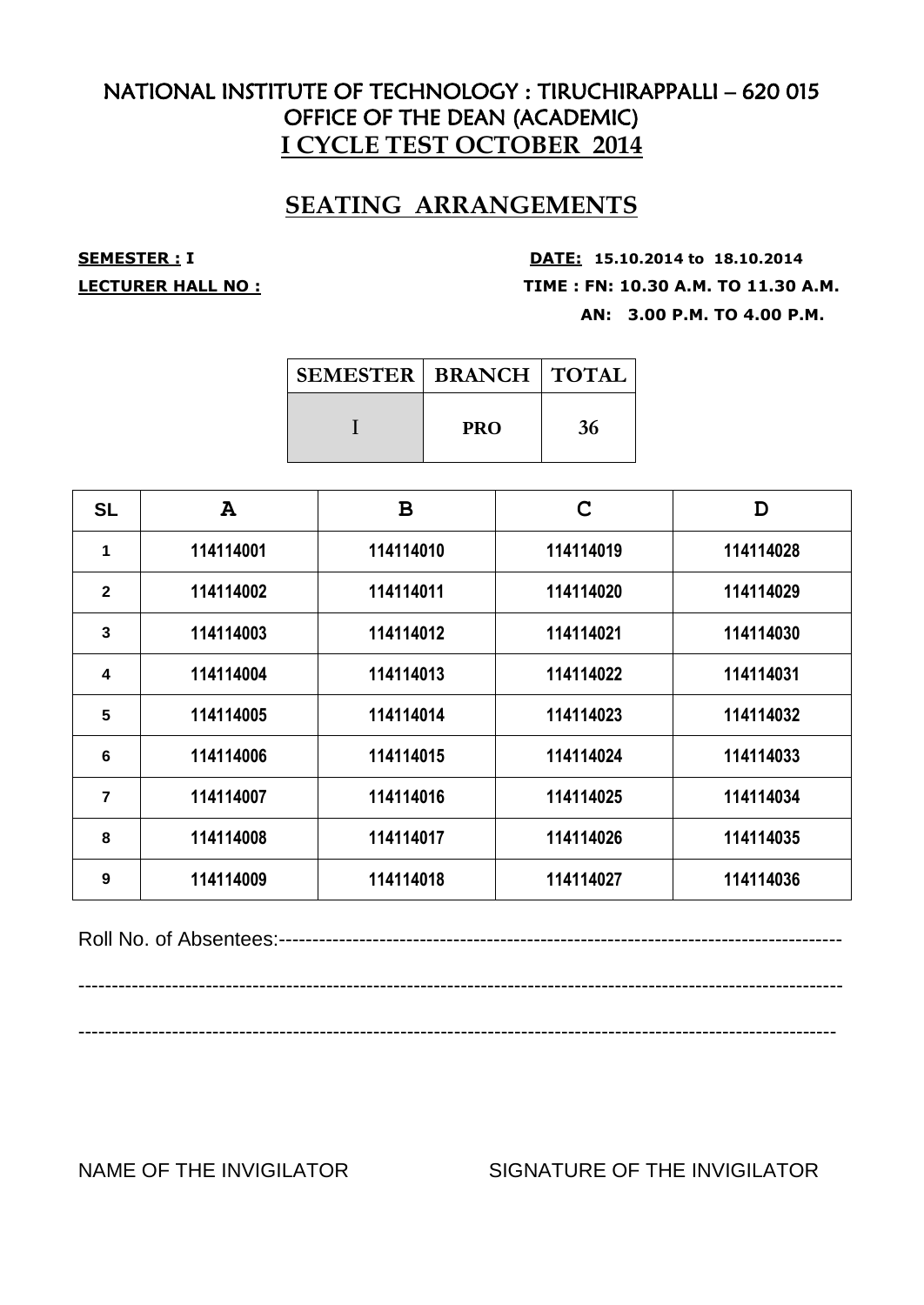## **SEATING ARRANGEMENTS**

**SEMESTER : <sup>I</sup> DATE: 15.10.2014 to 18.10.2014 LECTURER HALL NO : TIME : FN: 10.30 A.M. TO 11.30 A.M. AN: 3.00 P.M. TO 4.00 P.M.**

| <b>SEMESTER   BRANCH   TOTAL</b> |            |    |
|----------------------------------|------------|----|
|                                  | <b>PRO</b> | 36 |

| <b>SL</b>      | $\mathbf{A}$ | B         | C         | D         |
|----------------|--------------|-----------|-----------|-----------|
| 1              | 114114037    | 114114046 | 114114055 | 114114064 |
| $\overline{2}$ | 114114038    | 114114047 | 114114056 | 114114065 |
| 3              | 114114039    | 114114048 | 114114057 | 114114066 |
| 4              | 114114040    | 114114049 | 114114058 | 114114067 |
| 5              | 114114041    | 114114050 | 114114059 | 114114068 |
| 6              | 114114042    | 114114051 | 114114060 | 114114069 |
| 7              | 114114043    | 114114052 | 114114061 | 114114070 |
| 8              | 114114044    | 114114053 | 114114062 | 114114071 |
| 9              | 114114045    | 114114054 | 114114063 | 114114072 |

Roll No. of Absentees:------------------------------------------------------------------------------------

------------------------------------------------------------------------------------------------------------------

-----------------------------------------------------------------------------------------------------------------